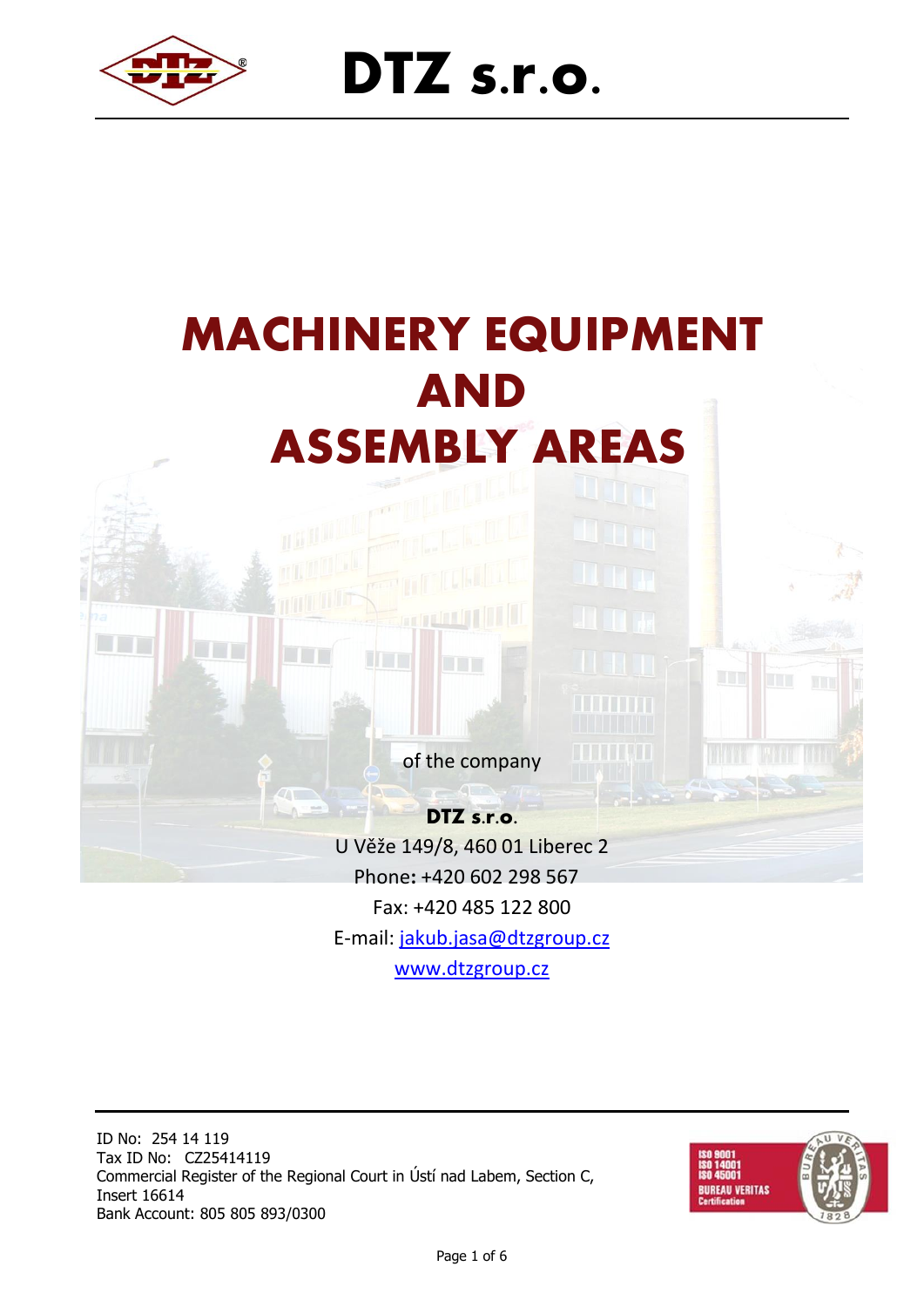

## **Machinery Equipment of DTZ s.r.o. (Limited Liability Company)**

## **Welding and heat treatment**

*In the field of welding we have welding sources of brands Migatronic, ESAB, Kemppi, Lincoln Electric and MEZ Broumov. Further we have positioning, welding tools and tables.*

## **a) Welding with Coated Electrode (111)**

- *Sources with maximum current value 150 – 400 A.*
- **b) Welding in Protective Atmospheres** *MIG* **(131),** *MAG* **(135),** *TIG* **(141) Welding in MIG, MAG (131, 135)**
	- *Pulse sources 250 A – 500 A with water-cooled burners. Possibility of welding AL, Cu; programmes for root layer, thin sheets and a great root penetration.*
	- *Welding semiautomatic device Migatronic/B08/Duo for long parallel welds of the length up to 5 m*
	- *Welding trolley Miggytrac 1001*

## **Welding in TIG (141)**

- *Sources with gas-cooled and water-cooled burners*
- *Current range 160 – 250 A*
- *AC/DC sources, possibility of welding Al*

## **c) Heat Treatment**

### **Modular Annealing Furnace with Temperature Record**

• *Maximum dimensions of annealed parts 2,400 x 400 x 600 mm, maximum of 780˚C*

### **Mobile Equipment for Heat Treatment HM 406 T Heatmaster**

- *Fully automatic six-channel unit for the heat treatment, pre-heating and annealing of metal objects*
- *It is possible to connect 12 heating elements, 1.0 – 3.45 kV/heating element, 4 elements/heating channel*
- *Temperature range 20 – 1,200 ˚C*
- *Maximum performance 40 kW*

#### **d) Welders**

• *Welders have the authorization/certification for the works on pressure systems and structures under the standards ČSN EN 287-1, ČSN EN 9606-1 , PED 97/23 EC and AD2000MB, their tests cover welded materials in the quality classes 11,12,15, and 17*

## **e) Welding Documentation**

• *Welding is based on WPS under the standards ČSN EN ISO 15607, 15609 and WPQR under the standard ČSN EN 15614*

#### **f) Welding Supervision**

• *The welding supervision is provided under the standards ČSN EN ISO 14731 and 3834-2*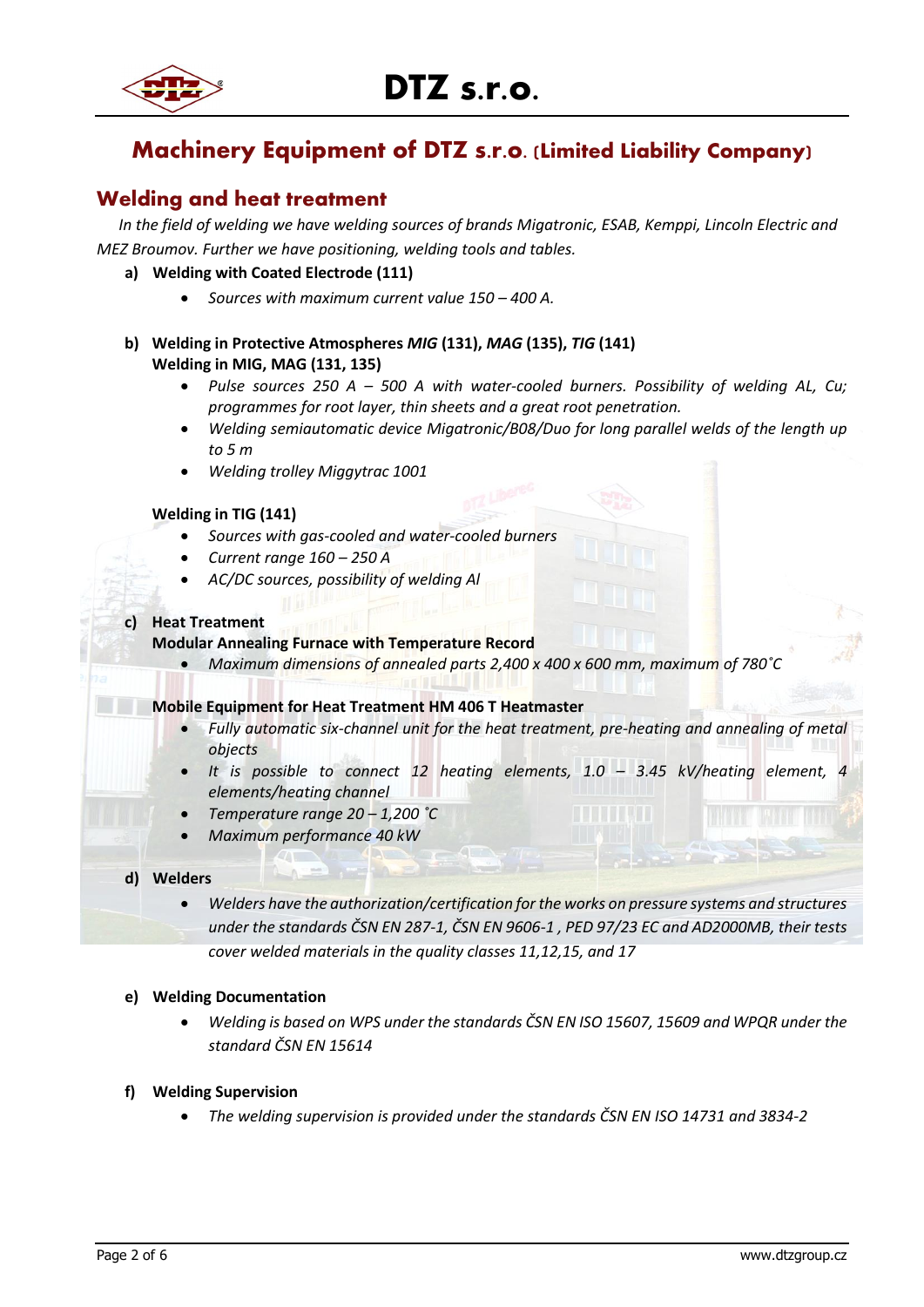

## **DTZ s.r.o.**

## **CNC Machining**

**a) Machining Centre**

## **AXA VHC 3 – 5000 XTS50**

- *Number of axes: 5*
- *Spindle travel x = 5,000 mm*
- *Spindle travel y = 1,000 mm*
- *Spindle travel z = 950 mm*
- *Rotary table AXA RAT 5S – 1000 – diameter 1000 mm*
- *Rotary table max load: 6,000 kg*
- *Maximum spindle revolutions: 9,000 r. p. m.*

## **KEKEISEN PBF 3 000/12**

- *Spindle in axis z.*
- *Number of axes: 3*
- *Rotary head 90° in axis y.*
- *Spindle travel x = 5,800 mm*
- *Spindle travel y = 900 mm*
- *Spindle travel z = 1,100 mm*
- *Table 5,800 x 900 mm*
- *Maximum spindle revolution: 2,500 r. p. m.*
- *Maximum table load distributed: 5,000 kg*

## **AXA VSCI – 5 000 M**

- *Spindle in axis z.*
- *Number of axes: 3 + 1*
- *Spindle travel x = 5,000 mm*
- *Spindle travel y = 500 mm*
- *Spindle travel z = 600 mm*
- *Fixed table 5,000 x 500 mm*
- *Rotating table diameter 300mm, 2 pcs, with vertical or horizontal fastening*
- *Maximum spindle revolutions: 5,000 r. p. m.*
- *Maximum table load distributed: 3,000 Kg*

## **b) Lathes**

#### **SUI 50, SN 50 B**

- *Circulating diameter above the bed 500 mm*
- *Distance between lathe tips 1,500, 2,000 mm*
- *Spindle boring dia. 54 mm*

#### **M 63 B**

- *Circulating diameter above the bed 630 mm*
- *Distance between lathe tips 2,800 mm*
- *Spindle boring dia.70 mm*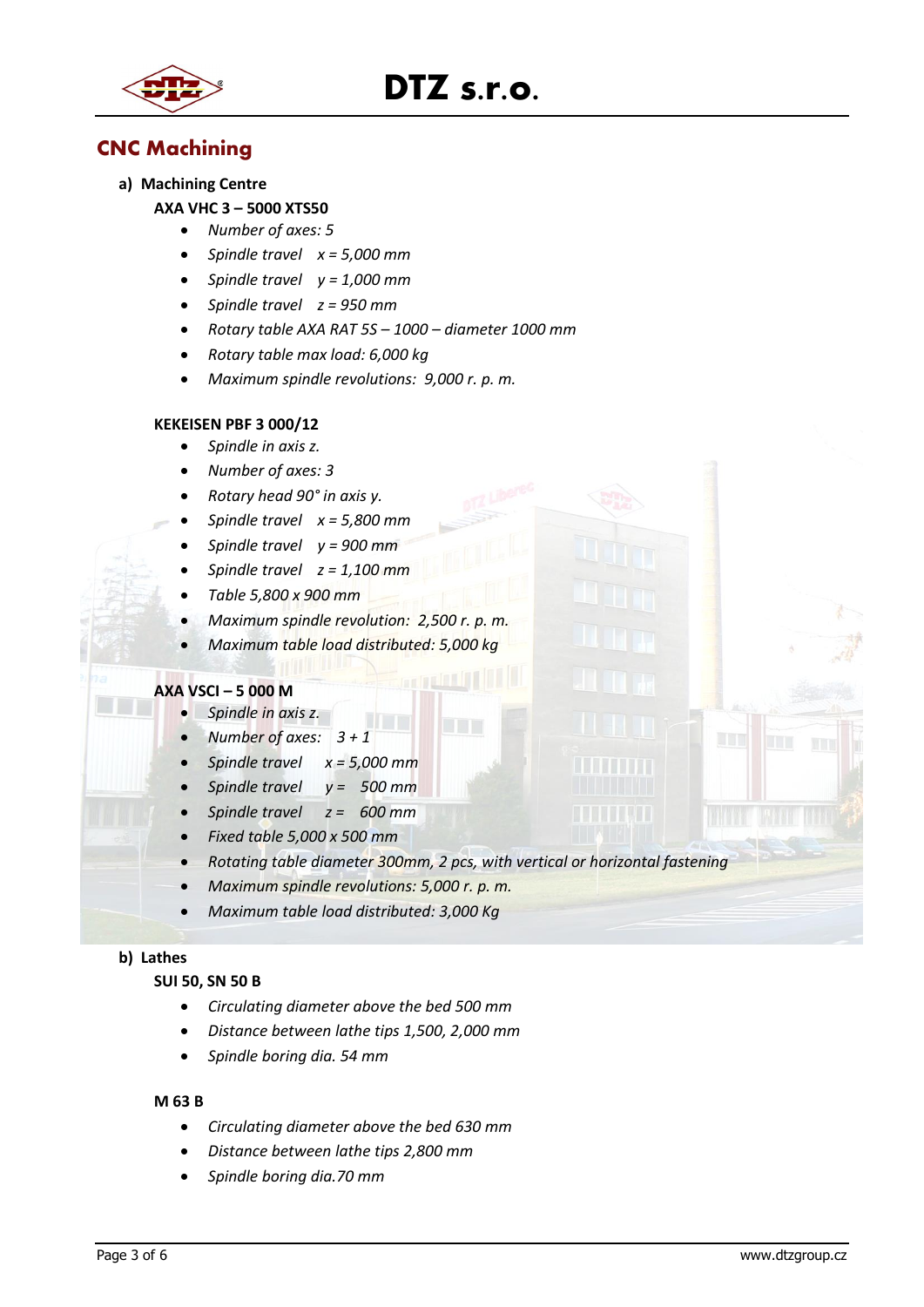



## **c) Milling Machines, Horizontal Boring Machines FGS 32/40**

• *Table size 1,400 x 400 mm*

- **H 100 A – Horizontal Boring Machine**
	- *Spindle travel x = 1,250 mm*
	- *Spindle travel y = 1,120 mm*
	- *Spindle travel w + z = 900 mm*
	- *Outer face turning up to diameter of 900 mm*
	- *Inner face turning up to diameter of 560 mm*
	- *Table 1,250 x 1,250 mm*

## **Forming machines**

**a) Hydraulic Presses CDM 80 – 4, LTR – TOR, HL 33, ORGREZ LRT**

## **CDM 80 – 4**

• *Maximum pressing force 80 t; adjustable table height 1,000 mm*

## **LTR – TOR**

- *Straightening horizontal press; maximum pressing force 110 kN*
- *Belt steel 120/12 mm; rods up to 120/12; pipes/tubes up to diameter of 76/6.3 mm*

## **ORGREZ LRT**

- *Straightening horizontal press; maximum pressing force 240 kN*
- *Pipes up to diameter of 108/10 mm*

## **b) Tube Benders PERFEKT WE 60, 100**

## **PERFEKT WE – 60**

- *Tubes from dia.18/3mm to dia. 57/6.3 mm*
- *Bending angle Rmin = 5˚ ; Rmax = 195˚*
- *Bending radius Rmin = 38 mm, Rmax = 300 mm*
- *Minimum distance between bends 100 mm*
- *Minimum length of clamping 100 mm*

## **PERFEKT WE – 100**

- *Tubes from dia. 51/4 mm to dia. 108 x 6.3 mm*
- *Bending angle Rmin = 5˚, Rmax = 180 ˚*
- *Bending radius Rmin = 100 mm, Rmax = 600 mm*
- *Maximum bending module W = 59, 3 cm<sup>3</sup>in materials class 15*
- *Maximum bending module W = 70,4 cm<sup>3</sup> in materials class 12*
- *Minimum distance between bends*
	- o *Tubes up to dia. 60.3 – 100 mm*
	- o *Tubes up to dia. 89 – 160 mm*
	- o *Tubes up to dia. 108 – 200 mm*
	- *Minimum length of clamping 250 mm*

*Given data are valid for materials classes 12 and 15.*

*Lists of pulleys, bending radius and wall thickness will be specified upon request.*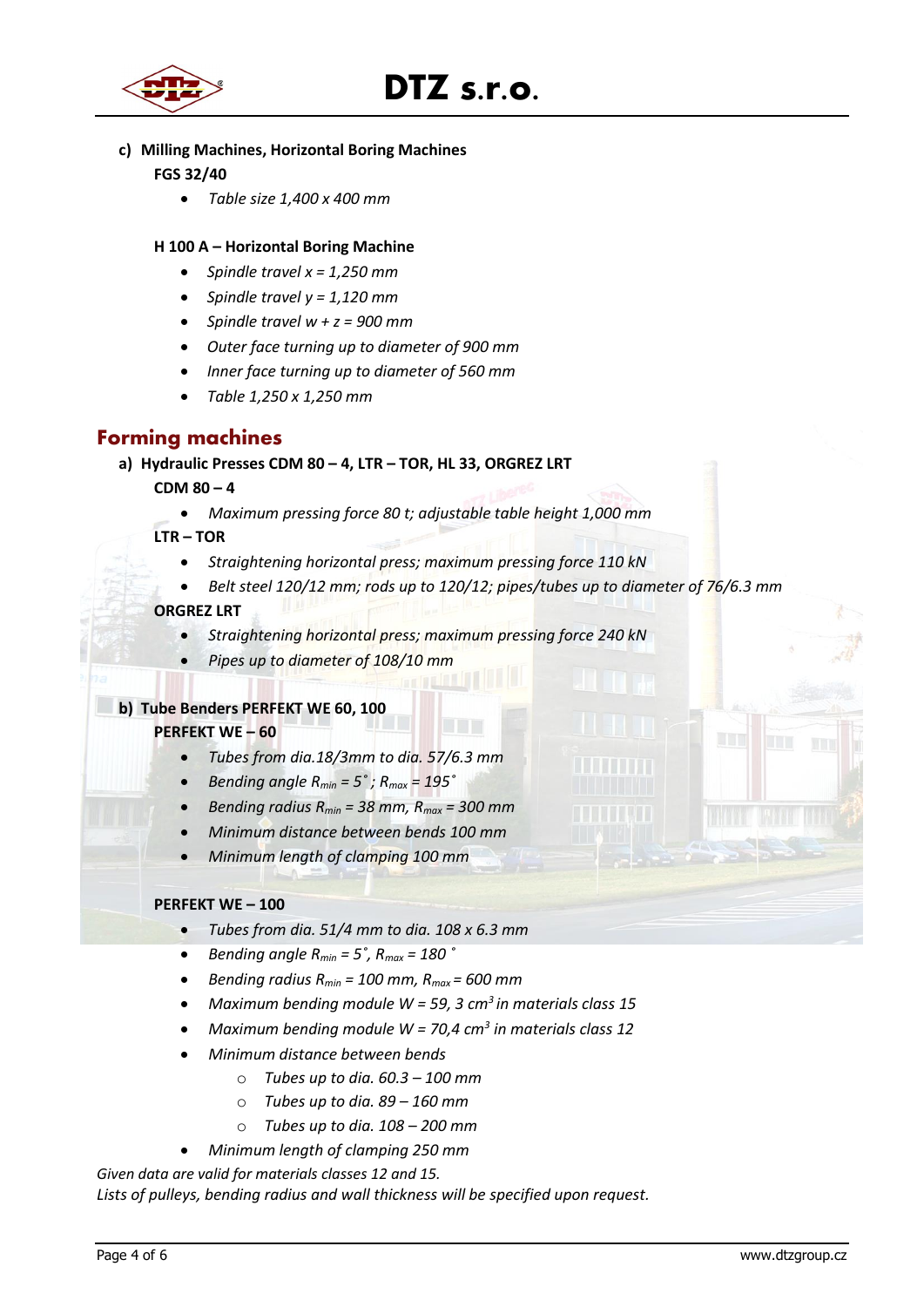

## **Cutting and preparation of material**

## **a) Band Saws EVERISING S 400 HA, CONDOR 360, FEMI ART 781**

- *Round iron up to 400 mm*
- *Possibility of cutting under the angle up to dia. 168 mm*

## **b) CNC Plasma and Flame Cutting VANAD – HYPERTHERM 130**

- *Table working area 2,000 x 3,000 mm*
- *Maximum speed 15 m/min,*
- *Step size 0.15 mm,*
- *Diagonal accuracy ± 0.5 mm per 1 m,*
- *Control system Vanad B+R, software WrykRys*
- *Plasma cutting of sheet metal thickness 1.0 – 20 mm (steel, non-ferrous metals, stainless steels)*
- *Flame cutting of sheet metal thickness 10 – 300 mm (steel) – burning depth up to 90 mm*
- *Micro impact marking unit Vanad*

## **c) Blasting Equipment SCHLICK RB 2100. 04**

<u>LI DI NOTITI </u>

- *Blasting with steel abrasive*
- *Blasting of metallurgical material (metal sheets, profiles) and products (weldments) up to length of 10 m and dimensions of input hole width 2,000 mm and height 460 mm*
- *Material blasting from minimum thickness 3 mm*
- *Surface quality under ISO 8501 (Sa 2.5)*

## **Technical Inspection**

- **a) Measurement of Surface Roughness MARSURF PS1**
	- *range 350 µm, 150 µm, 90 µm*
- **b) Equipment for Pressure Tests and Leak Tests** *TZ 60*
	- *Maximum testing pressure 60 MPa, testing substance is water with the ingredient of corrosion inhibitor, documenting of the process of pressing on the printed record*
- **c) Equipment for Determining Spectral Analysis of Material** 
	- *SPECTROTEST JrF*
- **d) Equipment for Ultrasonic Hardness Test**
	- *KRAUTKRÄMER GmBH – USK 7*
- **e) Equipment for Inspection of Surface Defects by Capillary Method**
- **f) Ultrasonic Thickness Gauge**
	- *DAKOTA ULTRA SONIC – TYPE MX – 2, range 0.63 ÷ 500 mm*